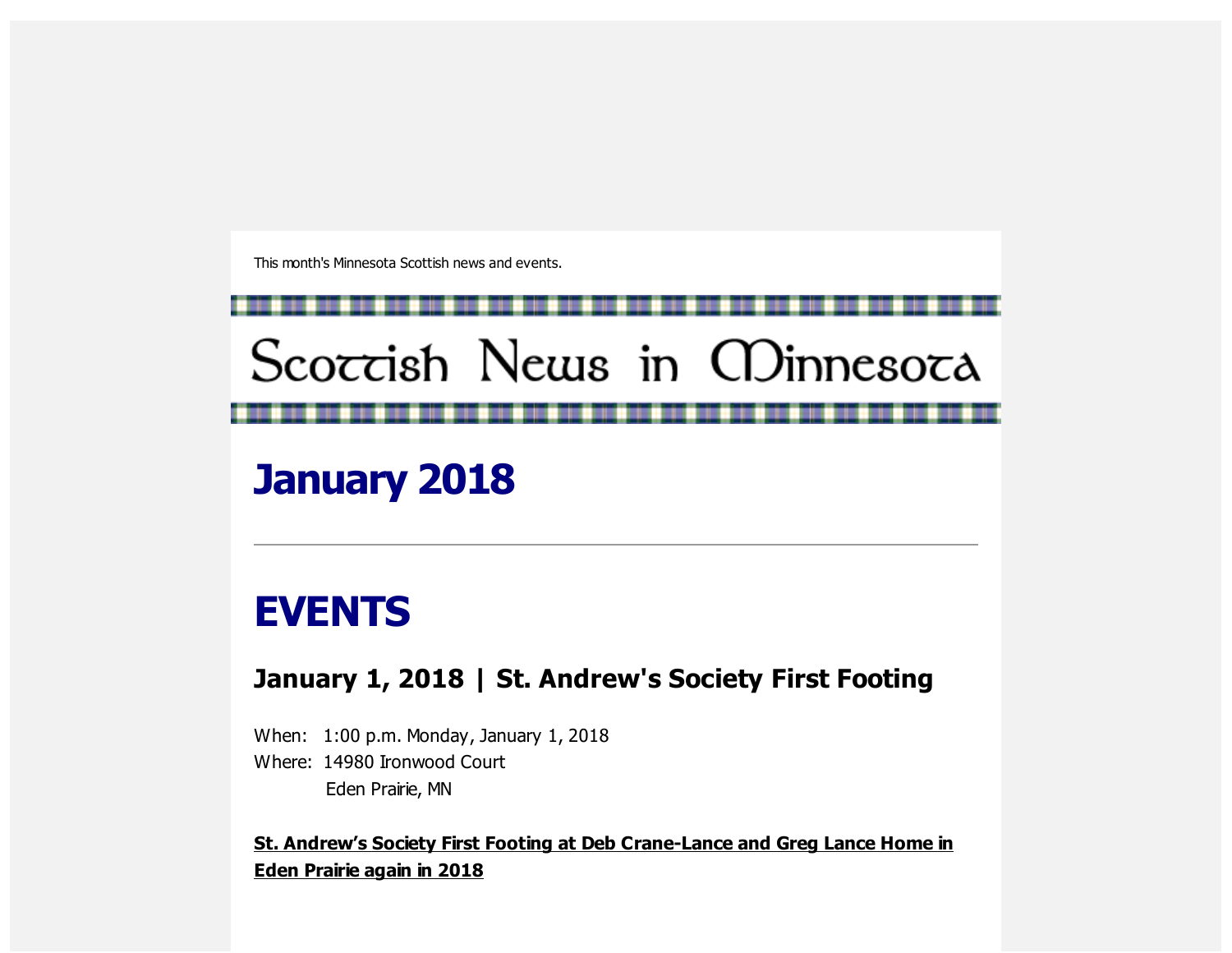First Footing, the annual New Year's Day event, will once again be hosted by Deb Crane-Lance and Greg Lance at their home in Eden Prairie. Deb and Greg hosted this event in January of this year, did a wonderful job, and graciously agreed to do it again for 2018. A kilt or other Scottish attire is appropriate and appreciated!

As usual, this gathering will be a pot-luck and we ask all attendees to bring a dish or a drink to share. Good Scottish recipes or distilled beverages are appreciated, but good old American food or drink is just fine too. Make sure that a dark-haired male is the first to cross the Lance threshold to bring them good luck. Blondes, redheads, and ladies will just need to wait!

Festivities get underway on January 1 at 1 pm and last until...?

Directions to the Lance home: The Lances live at 14980 [Ironwood](https://scottishamericancentermn.us10.list-manage.com/track/click?u=2fe4099001736ac4b948473e4&id=d47d9e6728&e=6b0ba04b53) Court in Eden Prairie.

– from the crosstown 62, Take Baker Road south to Edenvale Blvd. Go right on Edenvale to Woodland Drive. Left on Woodland to Ironwood Court. Left on Ironwood a short distance. Their home is on the left.

– from 494. Take US 212 west to Prairie Center Drive. Right (north) on Prairie Center Drive to Valley View Road. Left on Valley View to Edenvale Blvd. Right on Edenvale to Woodland Drive. Right on Woodland Drive to Ironwood Court. Left on Ironwood a short distance. Their home is on the left.

Their phone (in case you get lost) is [952-974-8060.](tel:(952)%20974-8060)

### January 19, 2018 | Robert Burns Supper

When: 6:30 p.m. Friday, January 19, 21=018 Where: Lost Spur Event Center in Eagan, MN

The Minnesota Scottish Fair & Highland Games presents the 2018 Robert Burns Supper. Friday January 19 at 6:30 pm. Lost Spur Event Center in Eagan, MN. For more information contact Kirsty McCracken at [612-760-0786](tel:(612)%20760-0786) or visit the Minnesota Scottish Fair's website or Eventbrite's site at [www.eventbrite.com/e/burns-night-supper-tickets-41530227027](https://scottishamericancentermn.us10.list-manage.com/track/click?u=2fe4099001736ac4b948473e4&id=de1b953eb7&e=6b0ba04b53) to purchase tickets.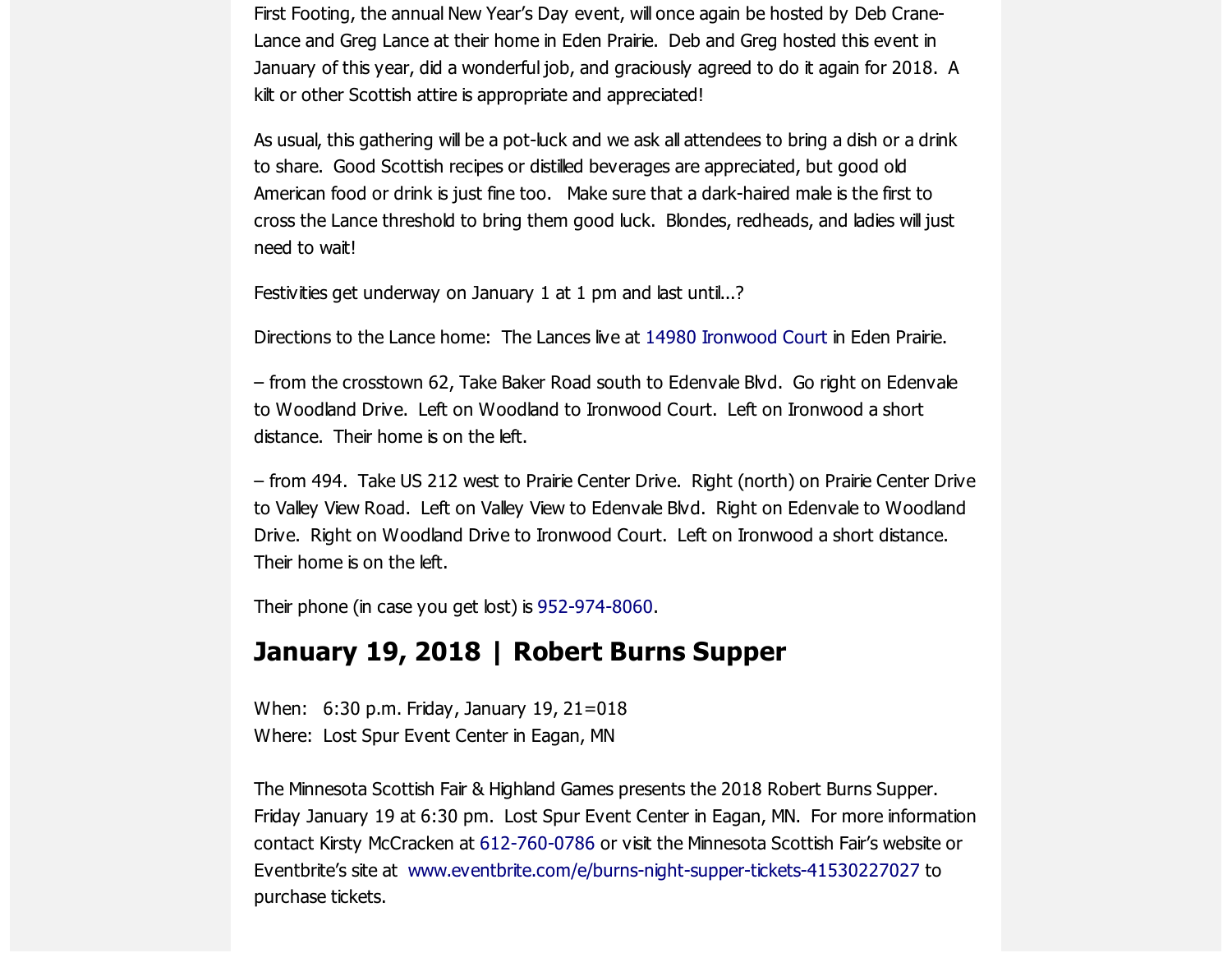#### January 27, 2018 | St. Andrew's Society 42nd Annual Burns Dinner

When: 5:30 p.m. Saturday, January 27, 2018 Where: Sheraton Minneapolis West, Minnetonka, MN

The St. Andrew's Society 42nd Annual Burns Dinner is set for Saturday, January 27, 2018, 5:30 pm at the Sheraton Minneapolis West in Minnetonka near Ridgedale Shopping Center. Invitations will be out soon if they are not out by the time you get this. You can also get information at the St Andrew's website: [standrewssocietyminnnesota.org](https://scottishamericancentermn.us10.list-manage.com/track/click?u=2fe4099001736ac4b948473e4&id=19f826d147&e=6b0ba04b53)

Please join us for this great winter tradition!

If you need further information, contact Don Bruce at [bruce1051@comcast.net.](mailto:bruce1051@comcast.net)

## **NEWS**

BRASS LASSIE has a new website: [www.brasslassie.com](https://scottishamericancentermn.us10.list-manage.com/track/click?u=2fe4099001736ac4b948473e4&id=9cf7e46475&e=6b0ba04b53) Visit [brasslassie.com](https://scottishamericancentermn.us10.list-manage.com/track/click?u=2fe4099001736ac4b948473e4&id=50724e6df2&e=6b0ba04b53) and join the email list for good news and events!

#### LESSONS with LAURA MACKENZIE

MacKenzie has moved back to St. Paul and will be giving lessons starting in January 2018 at a new studio centrally located in St. Paul. As well as private lessons on Irish and Scottish flute & whistle, and Scottish smallpipes, Laura will be offering occasional workshops and classes on traditional repertoire and songs.

For news on the studio, plus schedules and fees, contact Laura at:

[651-398-5055;](tel:(651)%20398-5055) [laura@lauramackenzie.com](mailto:laura@lauramackenzie.com)

And visit [www.lauramackenzie.com](https://scottishamericancentermn.us10.list-manage.com/track/click?u=2fe4099001736ac4b948473e4&id=525021462d&e=6b0ba04b53) for updates - join the email list!